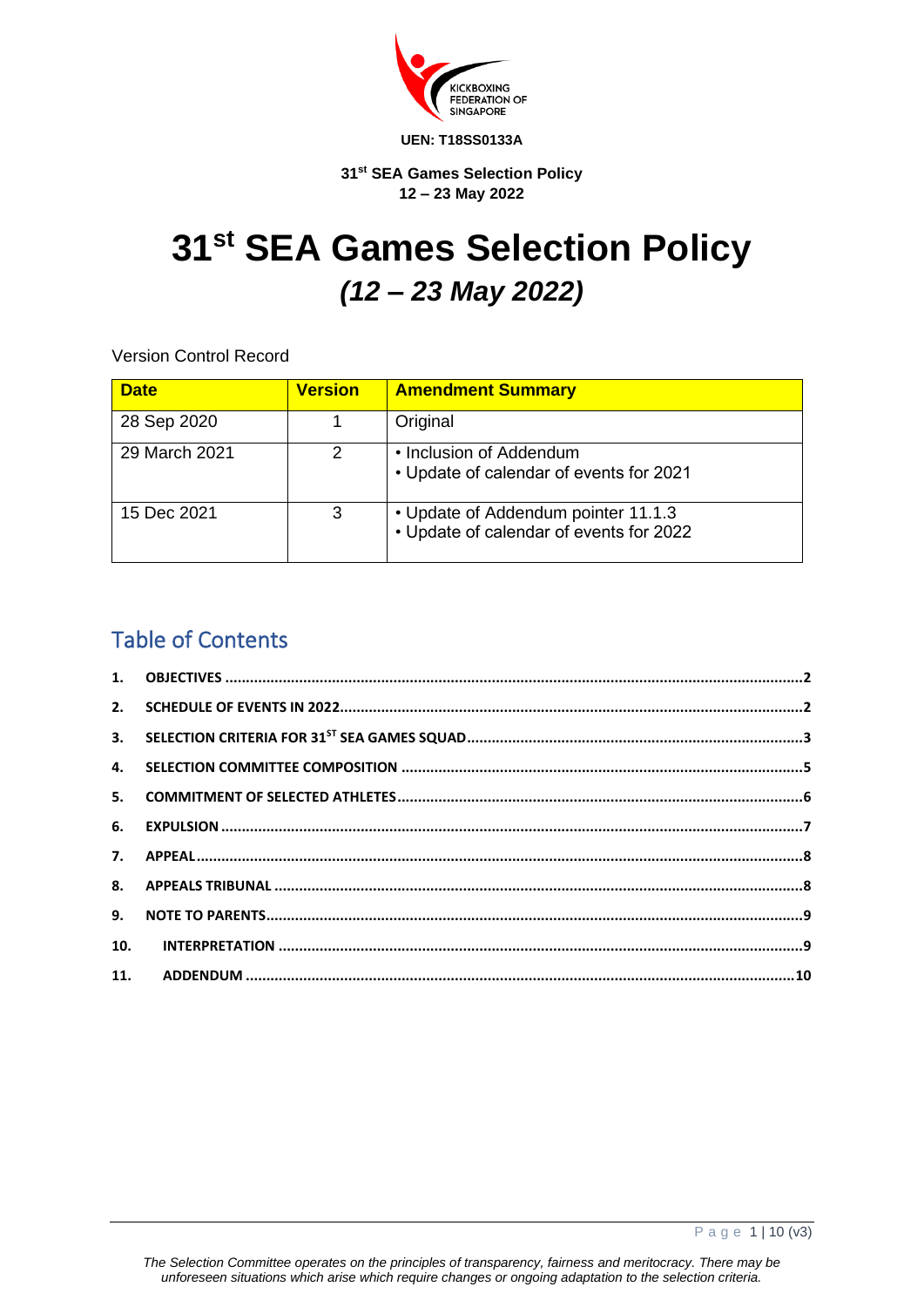

#### **31 st SEA Games Selection Policy 12 – 23 May 2022**

### <span id="page-1-0"></span>1. Objectives

The objective of this notice is to notify all kickboxers of the criteria for selection into the 31<sup>st</sup> SEA Games Kickboxing squad and the associated commitment levels expected of the selected athletes.

| <b>Date</b> | <b>Description</b>                                                      |  |  |
|-------------|-------------------------------------------------------------------------|--|--|
| 6 Jan       | Close of application                                                    |  |  |
| 7 Jan       | Submission of 'Sports Entry by Number'                                  |  |  |
| 10 Jan      | Appeal Submission Deadline – Submitted to KFS                           |  |  |
| 13 Jan      | <b>KFS</b> Internal Nomination (after results have been tabulated as of |  |  |
|             | 6 <sup>th</sup> January 2022)                                           |  |  |
| 14 Jan      | <b>SNOC</b> Long List Deadline                                          |  |  |
| 21 Jan      | <b>SNOC</b> Nomination Deadline (via SportSG SportSyn platform)         |  |  |
| 15 Feb      | <b>SNOC</b> will inform NSAs on the athletes selected by Selection      |  |  |
|             | Committee                                                               |  |  |
| 23 Feb      | Appeals Submission (via SportSG SportSyn platform)                      |  |  |
| 8 Mar       | <b>SNOC</b> Appeals Committee Meeting / Result release of appealed      |  |  |
|             | athletes for 31 <sup>st</sup> SEA Games                                 |  |  |
| 10 Mar      | Entry by Name Deadline                                                  |  |  |
| 10 Mar      | Letter of appointment to 31 <sup>st</sup> SEA Games Kickboxing Squad    |  |  |
|             | (based on selection criteria)                                           |  |  |

### <span id="page-1-1"></span>2. Schedule of Events in 2022

*\*Subject to timeline set by SNOC and the SEA Games Organising Committee*

*\*\* TBC after further confirmation of final number by the SEA Games Organising Committee*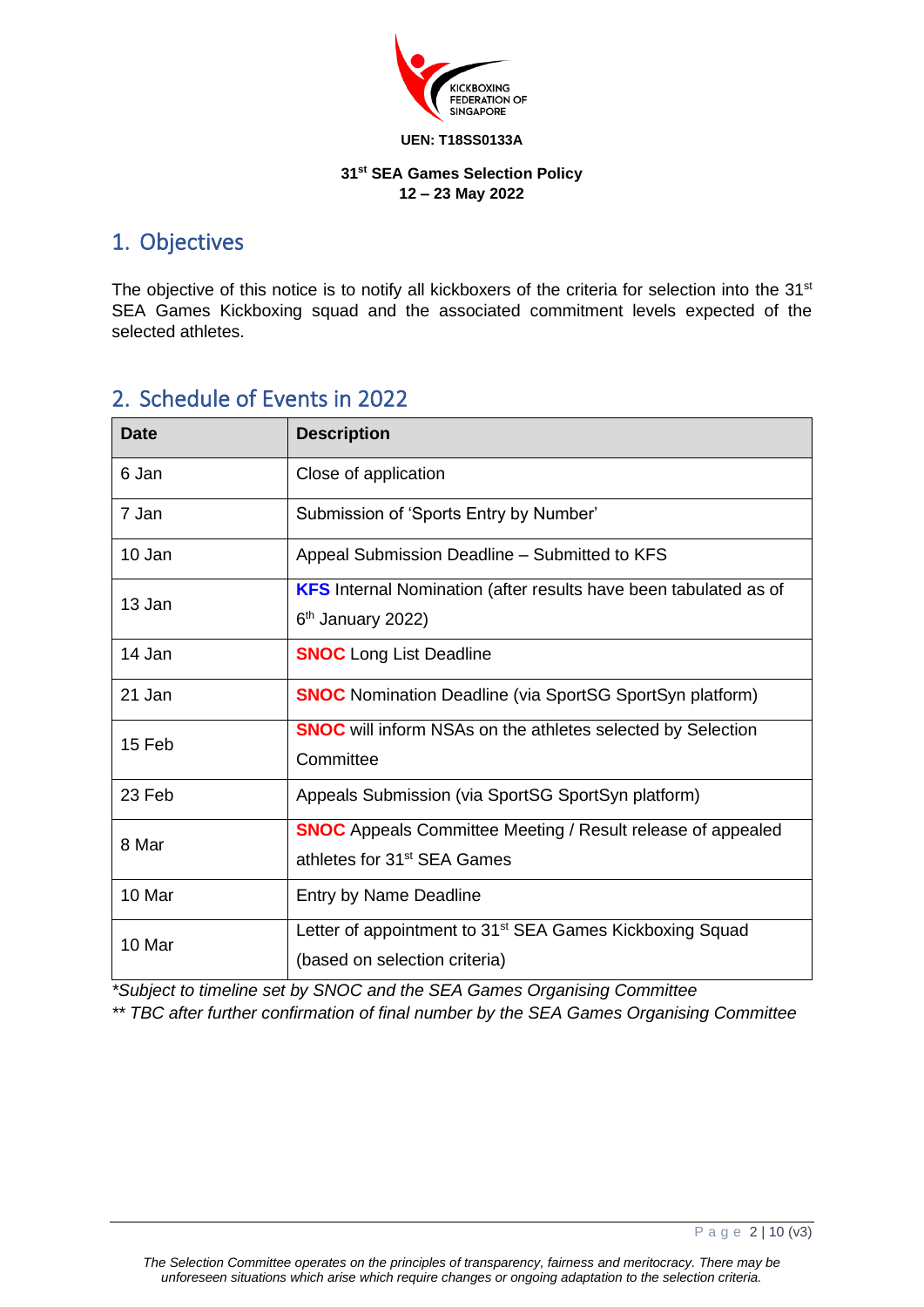

### **31 st SEA Games Selection Policy 12 – 23 May 2022**

### <span id="page-2-0"></span>3. Selection Criteria for 31<sup>st</sup> SEA Games Squad

- 3.1. Top 1 athlete**<sup>1</sup>** from KFS affiliated clubs across selected disciplines from the period  $30<sup>th</sup>$  September 2020 – 31<sup>st</sup> July 2021, will be nominated to SNOC to form the 31<sup>st</sup> SEA Games Squad.
- 3.2. An athlete must be a Singaporean Citizen and should not be holding dual citizenship if they are above 21 years old at the time of nomination, to be eligible.
- 3.3. Competition Criteria
	- 3.3.1. In view of the COVID-19 pandemic, most of the competitions were cancelled. Hence, Athletes **MUST** compete in **(i) Singapore Kickboxing Trials and Opens 2021** to be selected:
		- **i. Singapore Kickboxing Trials and Opens 2021<sup>2</sup> (24 July) – held in Singapore**
			- This will be used as the **National Selection** for the National Training Squad, based on merit (i.e. Top 1 or 2 in each category).
			- Athletes who have been shortlisted to join the National Team will have to undergo an interview and physical testing to be selected into the National Training Squad.
			- Top 1 athlete<sup>3</sup> across selected disciplines from the period 30<sup>th</sup> November 2019 –  $31<sup>st</sup>$  July 2021, will be nominated to SNOC to form the 31<sup>st</sup> SEA Games Squad.

### **3.4. Weightage of Competitions**

3.4.1. **Higher weightage (70% weightage) will be given to overseas competition**, when determining the Top 1 athlete across selected disciplines for selection.

### **3.5. Medical Reasons**

3.5.1. If an athlete is unable to participate in any of these Competitions, he/she must produce a valid Medical Certificate (MC) issued from a local registered doctor, stating the reason why he/she was unable to participate in any of the Competitions.

<sup>1</sup> Nomination to SNOC will not be made outside of the top 1 ranked kickboxer in Singapore

<sup>2</sup> Subject to approval from SportSG.

<sup>3</sup> Nomination to SNOC will not be made outside of the top 1 ranked kickboxer in Singapore.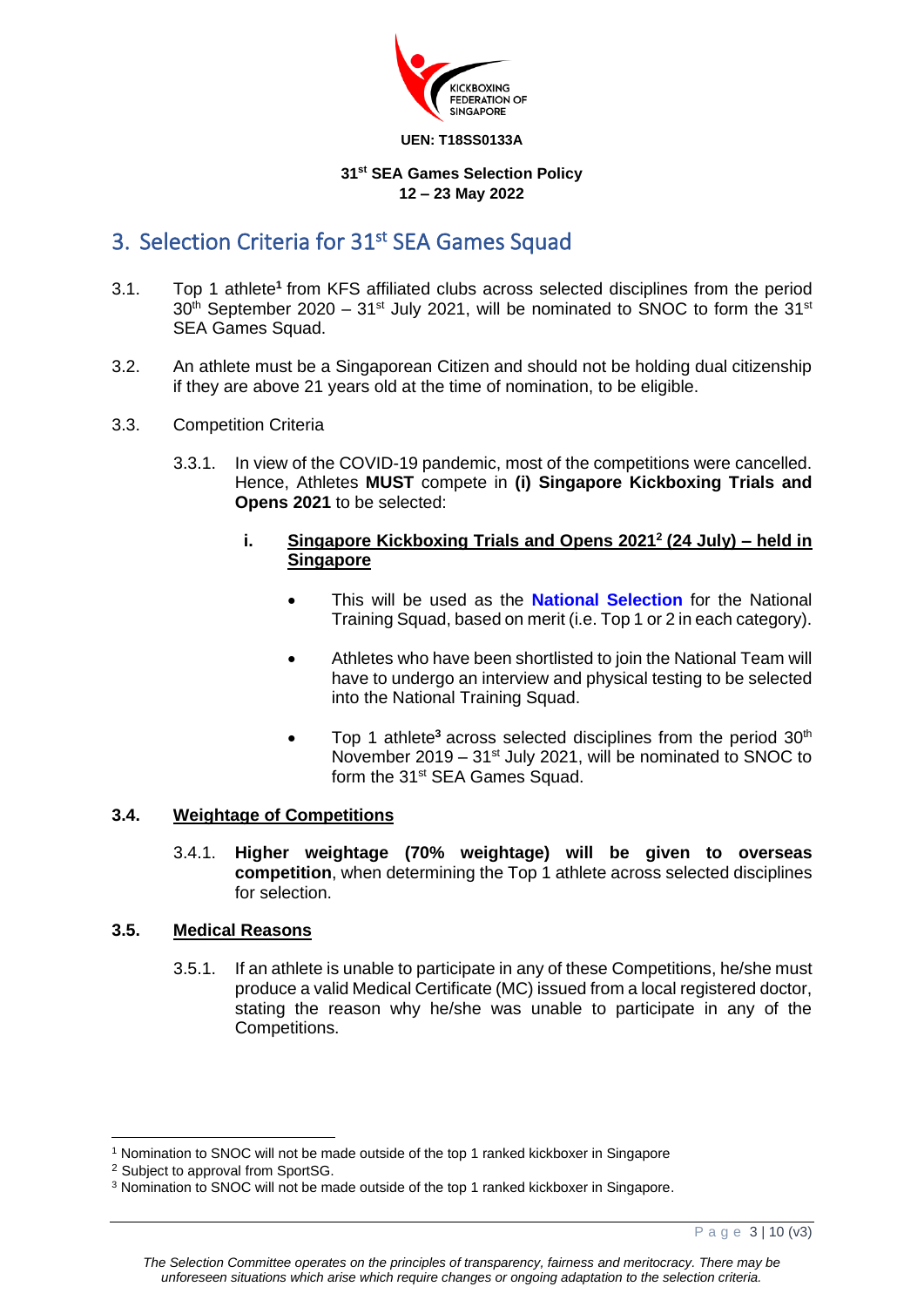

### **31 st SEA Games Selection Policy 12 – 23 May 2022**

- 3.5.2. The Medical Certificate issues must cover majority of the duration which the athlete was unable to participate (i.e. Singapore Kickboxing Championships 2021 is from 2 to 4 April, the MC must cover athlete for a period of at least 2 days).
- 3.6. An athlete must maintain minimum of 80% attendance from **30th September 2020 onwards** (with up to 2 weeks of buffer period in consideration of the timeline between the 2020/2021 National Training Squad announcement to the signing of the National Training Squad (NTS) agreement), **to be eligible.**
	- 3.6.1. i.e. a kickboxer must have signed the NTS agreement, and he/she will need to fulfil the minimum attendance based on training requirements
	- 3.6.2. Similarly, the kickboxer should demonstrate this minimum attendance for whichever program and/or status he/she is in, for example the Youth Development Program, National Games Squad (NGS)
- 3.7. Each athlete will have to sign and accept the athlete agreement position in the 2020- 2021 National Games Squad (NGS) and must maintain good standing in the games squad.

### **3.8. Withdrawal**

- 3.8.1. All withdrawals must be done in writing within one (1) week of announcement to the High Performance Manager and/or equivalent authority.
- 3.8.2. Once a withdrawal is accepted, no further appeals or changes can be made for the athlete to be reinstated in into the selected team.
- 3.9. In the case of ranking and/or standing ties (two athletes fall into the same ranking and/or standing), we will apply subjective criteria, to include but not limited to:
	- i. Future potential of the athlete<sup>4</sup>
	- ii. Current potential of the athlete<sup>5</sup>
	- iii. Injuries during the qualification period
	- iv. Past results at the current level
	- v. Training hours/attendance
	- vi. Athlete's conduct
	- vii. Ability to demonstrate team spirit and work well with team mates

<sup>4</sup> This is effectively a selection based on athlete development. The athlete may not achieve a high level result at these games but the experience will allow them to develop into a high performance athlete in future years.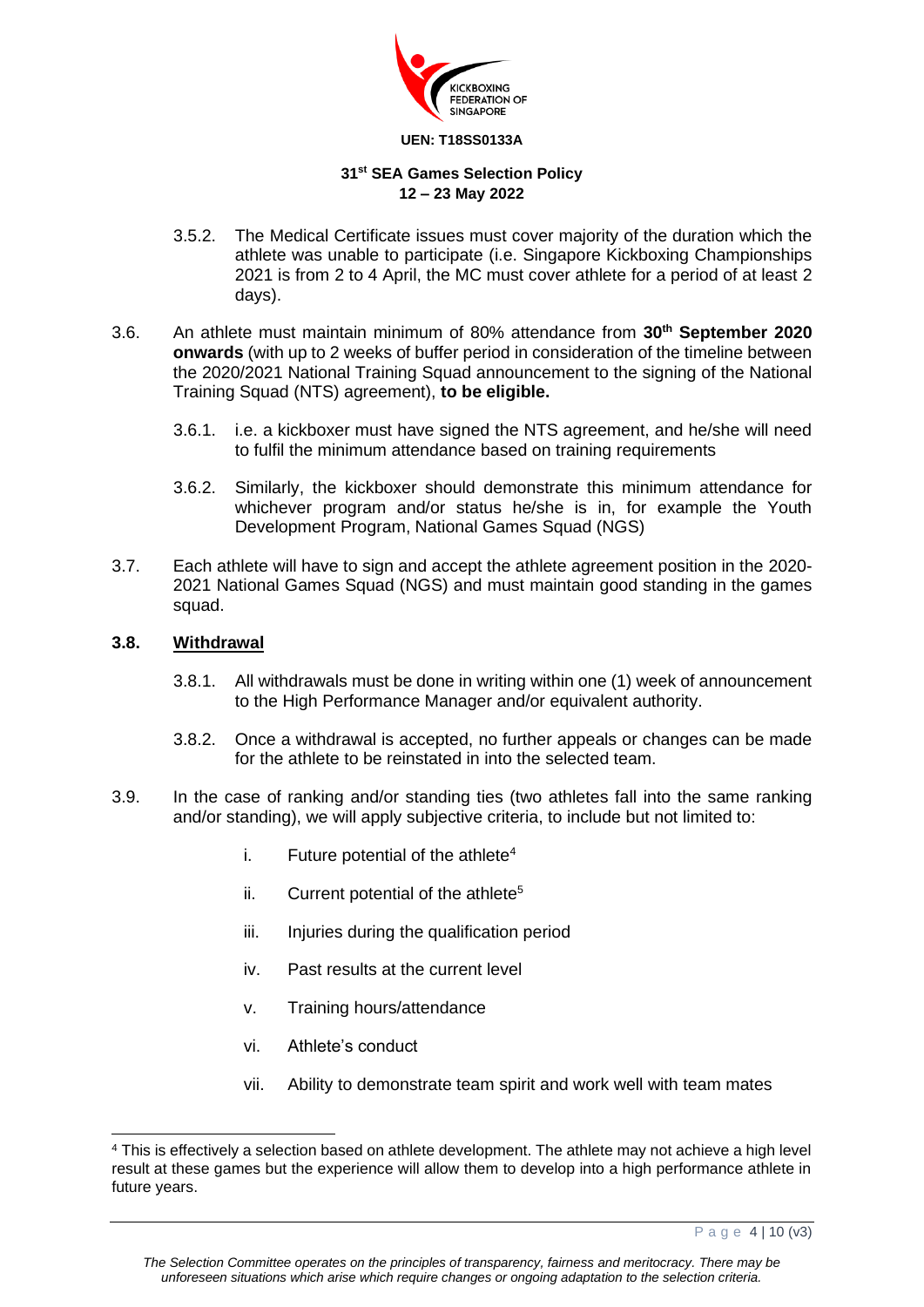

#### **31 st SEA Games Selection Policy 12 – 23 May 2022**

3.10. SNOC has the sole and absolute discretion to determine whether an Athlete has met the requirements of selection and whether they should select the maximum number of athletes permitted by the Qualification System, notwithstanding the number of Athletes who may have met the requirements of selection and/or the Qualification System.

### <span id="page-4-0"></span>4. Selection Committee Composition

- 4.1. Selection Committee Members will comprise of any of the following three (3) members;
	- i. President
	- ii. Secretary
	- iii. Vice President
	- iv. 2 other Board Members
- 4.2. At the start of the meeting, all committee members will declare their conflict of interested, these are to be minuted.
- 4.3. Committee members each has one (1) vote.
- 4.4. Any member of the Selection Committee with a vested interest in any of the kickboxers will be prohibited from voting and/or participating in, or otherwise influencing, the selection process.
- 4.5. An independent member will be invited to sit in as an observer.

<sup>&</sup>lt;sup>5</sup> That is to say what is the athletes' potential to produce a high level result at these games with no consideration given to a long term multiple year development plan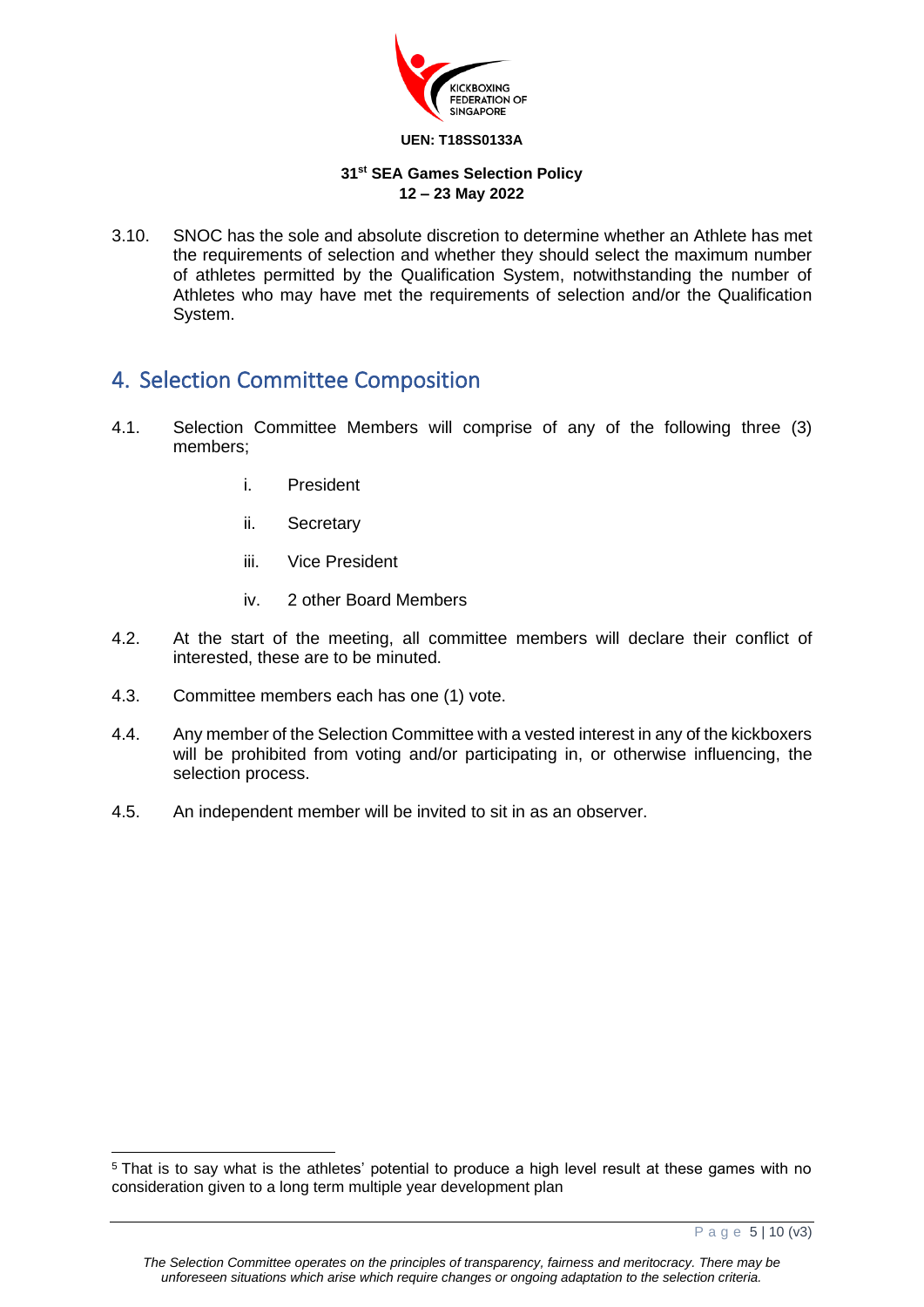

### **31 st SEA Games Selection Policy 12 – 23 May 2022**

### <span id="page-5-0"></span>5. Commitment of Selected Athletes

- 5.1. All kickboxers in the National Games Squad (NGS) may have to go through physical testing protocols conducted by the National Coach. Testing will be scheduled by the National Coach *(This is not part of the selection by instead intended to identify any areas of physical performance that can be addressed to improve performance).*
- 5.2. All selected athletes will have to continue to train in the same way as they did to qualify but with two (2) important amendments;
	- 5.2.1. They must attend any mandatory training camps or competitions in preparation for the games, specified after end-May 2021 along with the Letter Of Appointment to the 31<sup>st</sup> SEA Games Squad.
	- 5.2.2. Their training must be visible to the High Performance Committee and/or relevant committee. So each athlete must submit their weekly training hours/report timely, i.e. *within 3 days from the end of every 2 weeks cycle (see KFS Attendance and Training Policy for details and format).*
- 5.3. This means that there are several possible training scenarios that will be agreed upon by Kickboxing Federation of Singapore (KFS);
	- 5.3.1. Continue training 12 hours per week (or any specific minimum requirement as established by Kickboxing Federation of Singapore for that specific athlete) at the National Training Center (NTC);
	- 5.3.2. Weekly reports, mandatory camps and competitions are required;
	- 5.3.3. Continue training 6 hours at NTC (2 mandatory NTC training days) and 6 hours per week at club/school, or any specific combination of minimum requirements as established by Kickboxing Federation of Singapore for that specific athlete; or
	- 5.3.4. Any other arrangements deemed by Kickboxing Federation of Singapore.
- 5.4. Weekly reports, mandatory camps and competitions are required.
	- 5.4.1. Follow a specific training regime with training hours at the NTC and/or club/school as required under the terms of any KFS/SSI program that the athlete is part of.
	- 5.4.2. Overseas based kickboxers need to communicate with the High Performance Manager and/or relevant authority at least one (1) month before the training session regarding how they would achieve the minimum required hours (usually 12 but can be determined by KFS to be more) per week of training.
- 5.5. Weekly reports, mandatory camps, and competitions are required.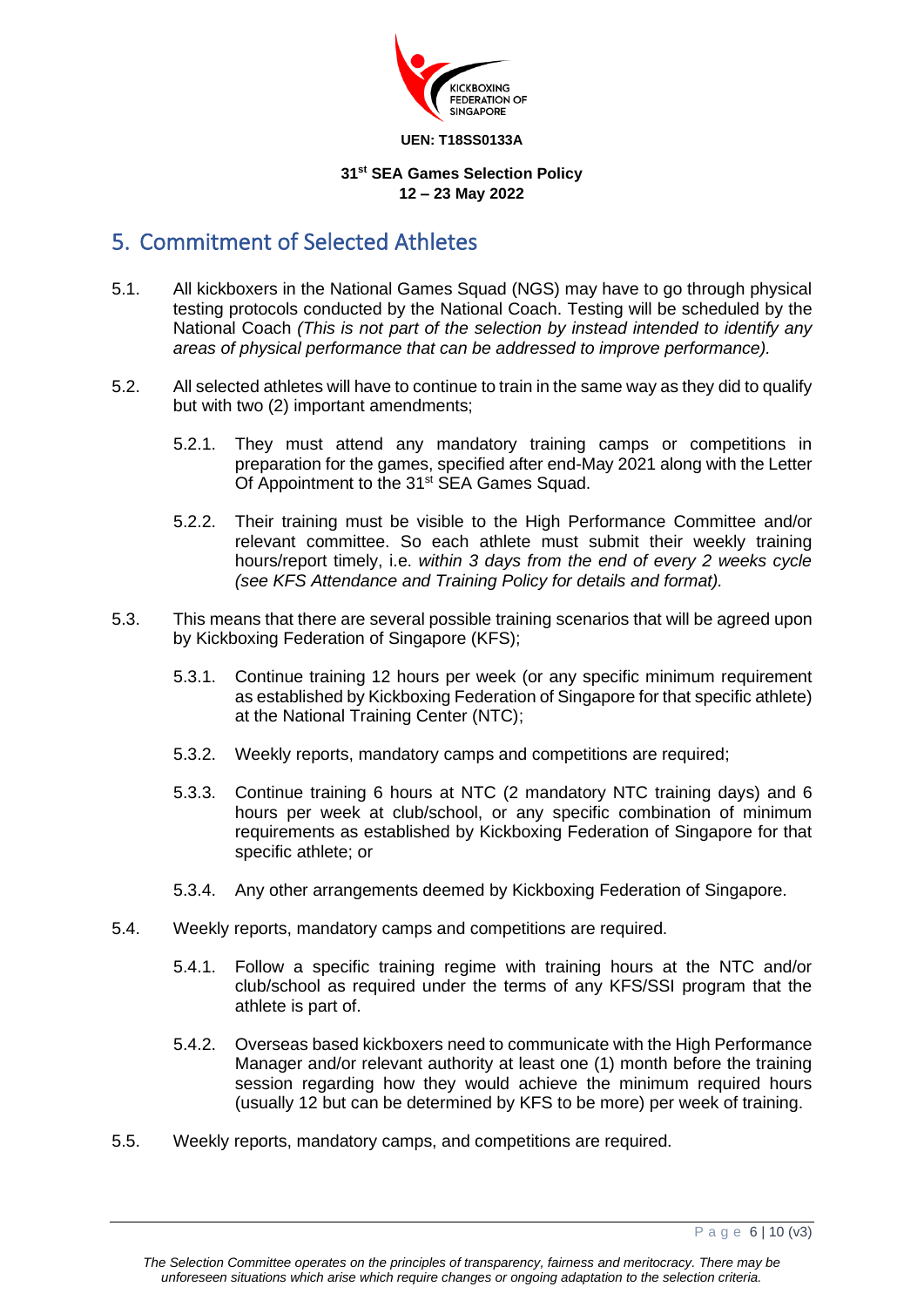

### **31 st SEA Games Selection Policy 12 – 23 May 2022**

- 5.6. For any variation of training commitment, the kickboxer must proactively seek the approval from the High Performance Committee and/or relevant committee through the High Performance Manager and/or relevant authority at least one (1) month before the training session.
- 5.7. All athletes shall have good financial standing with KFS.
- 5.8. All selected athletes shall abide by the logistics arrangement set by KFS/SNOC. Any withdrawal without medical reason will be subjected to disciplinary actions.
- 5.9. All rationale for athletes not able to fulfil the obligations must be communicated to the High Performance Manager and/or relevant authority at least one (1) month before the training session. Only excuses due to injuries, major academic exams and/or national service obligations will be considered as valid variation to the training regime.

### <span id="page-6-0"></span>6. Expulsion

- 6.1. The High Performance Manager and/or relevant authority will discuss with the High Performance Committee and/or relevant committee, and will review all cases of expulsion. If further action is required for any discussion on expulsion, it will be by the above selection committee.
- 6.2. An appeal can be launched within one (1) week of expulsion using the process mentioned below.
- 6.3. Athletes who qualify into the 31<sup>st</sup> SEA Games squad must adhere to the athlete's code of conduct. Failure to adhere to the code of conduct might be grounds for expulsion.
- 6.4. If it is clear from the weekly training reports submission and/or audit that an athlete is not training and/or following their training plan.
- 6.5. The following actions will constitute an immediate expulsion from the 31<sup>st</sup> SEA Games selected squad and/or the final SEA Games squad;
	- 6.5.1. Exhibition of violence towards coaches, parents, other athletes and/or other stakeholders.
	- 6.5.2. Exhibition of vulgarities towards coaches, parents, other athletes and/or other stakeholders.
	- 6.5.3. Any action which is deemed to be disrespectful towards to and harms the national pride of Singapore.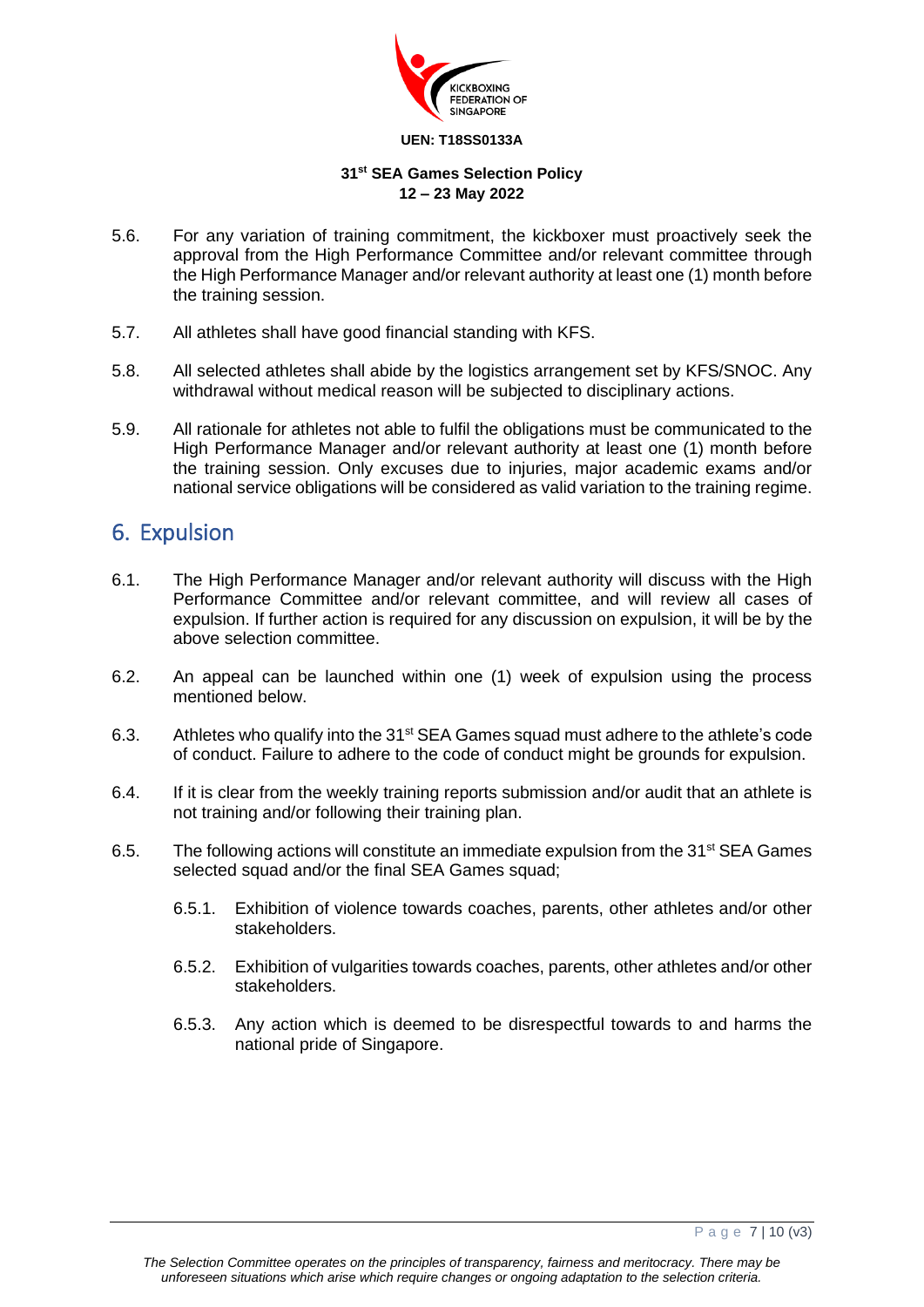

### **31 st SEA Games Selection Policy 12 – 23 May 2022**

### <span id="page-7-0"></span>7. Appeal

### **7.1. Appeal Process**

- 7.2. Once the final 31<sup>st</sup> SEA Games Squad has been announced, athletes are allowed to put forth an appeal in writing to the Secretary and/or relevant authority at [info@kickboxing.org.sg](mailto:info@kickboxing.org.sg) within 48 hours after the announcement. An appeal will only be considered based on the following conditions;
	- 7.2.1. There is an error in the calculation of the ranking
	- 7.2.2. There is an error in the results of the selected ranking competition
	- 7.2.3. There is an error as to recording of results of the selected ranking competitions
	- 7.2.4. There is new information and/or results to further justify performance
- 7.3. The appeals tribunal will be ready to operate once selection decisions have been released.
- 7.4. The appeals will not be a re-selection process but rather a process to inquire whether the decision reached by the selectors were properly made and according to the selection process and criteria laid out in this policy.
- 7.5. If the selection process is found by the appeals tribunal to be incorrect, the appeals tribunal will make recommendations to the Management Committee for a decision.
- 7.6. A bond of **SGD Five Hundred Dollars (SGD \$500)** must be lodged at the time of filing an appeal. Should the appeal be found to be unmeritorious or frivolous, the bond will be forfeited.
- 7.7. Whether athlete A's appeal poses a risk to athlete B of being excluded from the final selection, athlete B will be given an opportunity to be heard at an appeal.
- 7.8. Legal representation will be warranted in cases where legal issues are involved and the athlete's best chance of articulating the appeal depends on it.

### <span id="page-7-1"></span>8. Appeals Tribunal

- 8.1. The Appeals Tribunal will consist of at least three (3) individuals who are members of KFS and including at least one (1) KFS Board member (the Board member must not have been a member of the selection committee)
- 8.2. How to File an Appeal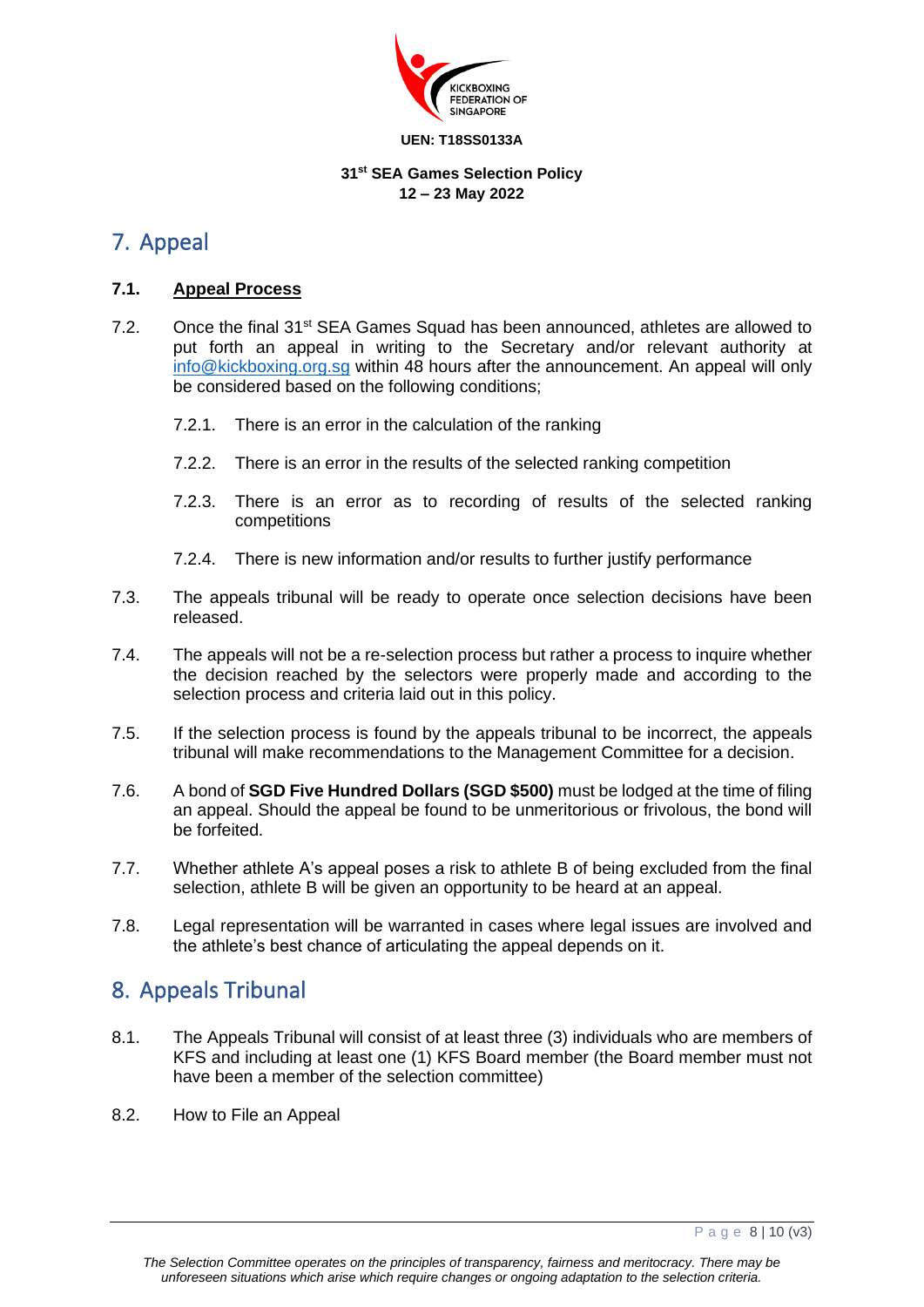

### **31 st SEA Games Selection Policy 12 – 23 May 2022**

- 8.2.1. Appeals must be lodged strictly within 48 hours of the announcement of selection decisions. Any appeals received later than this deadline will not be entertained.
- 8.2.2. Appeals can be prepared partially or wholly by lawyers and must be lodged through written submissions to Kickboxing Federation of Singapore in the attached form and sent to:
	- i. **By Mail** The Appeals Tribunal Kickboxing Federation of Singapore 47 Beach Road, #03-03 Kheng Chiu Building Singapore 189683

## ii. **Or By Email**

The Appeals Tribunal through the Secretary Attention: <NAME> Email: info@kickboxing.org.sg

8.3. Payment of **SGD Five Hundred Dollars (SGD \$500)** per appeal must be made within 12 hours of submission of the appeal, via cheque addressed to "Kickboxing Federation of Singapore". Failure to receive payment within the stipulated timeline will result in the appeal being null and void.

### <span id="page-8-0"></span>9. Note to Parents

9.1. We would like to take the opportunity to thank all parents for their immense support of your children. Whilst we maintain our stance of open communication with their parents, the entire team will be focusing intently on preparation for the SEA Games. Should you have any queries or would like to check on the progress of your child, please contact us directly at [info@kickboxing.org.sg.](mailto:info@kickboxing.org.sg) Any direct communication with the coaches or selection committee might pose unnecessary stress and distractions to the preparation efforts. We seek your kind understanding on this matter.

### <span id="page-8-1"></span>10. Interpretation

10.1. The Board of Kickboxing Federation of Singapore reserves the right to interpret any terms stated above should any queries or clarification surface. The decision of the Board of Kickboxing Federation of Singapore is final.

P a g e 9 | 10 (v3)